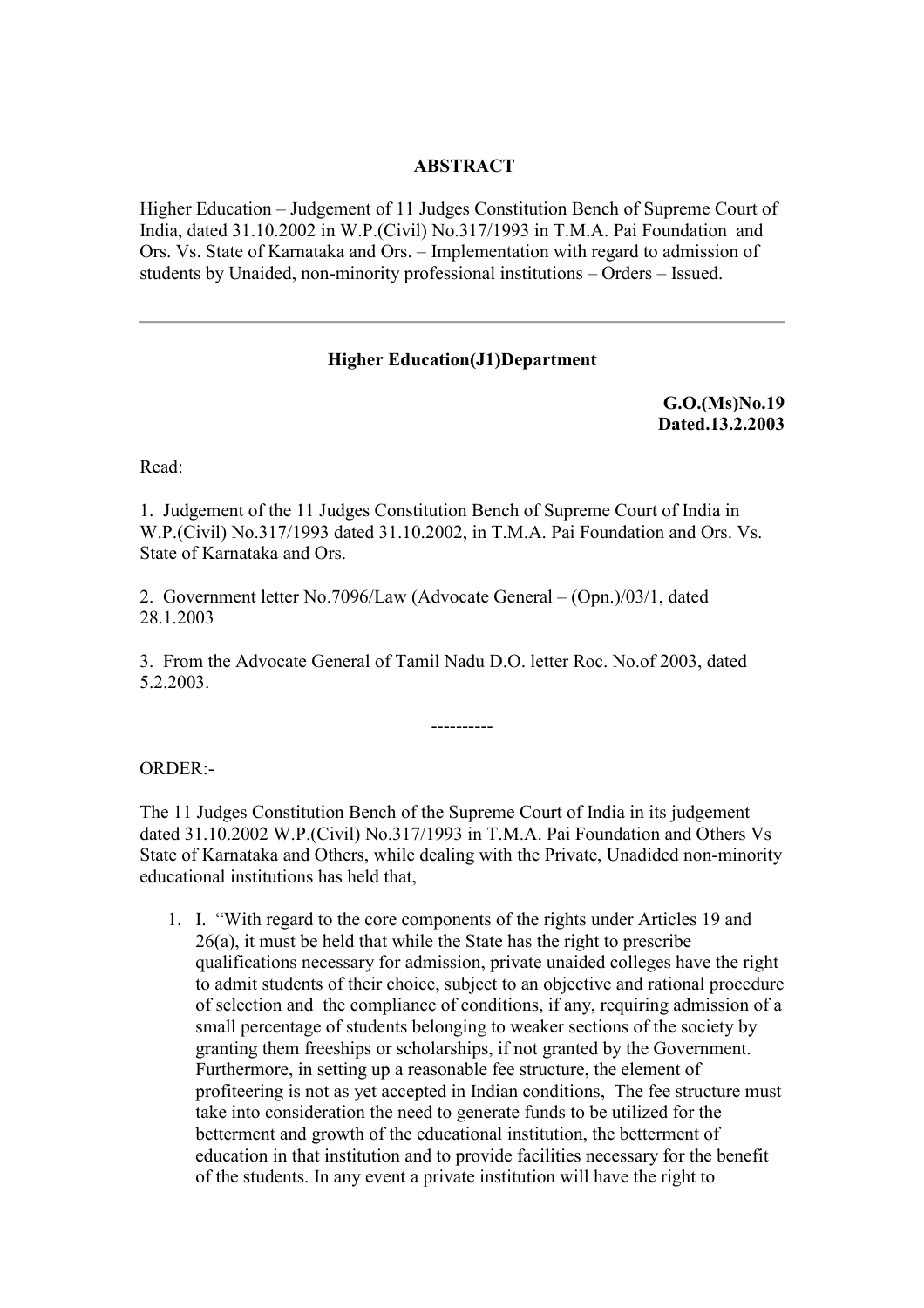constitute its own governing body, for which qualifications may be prescribed by the State or the concerned university. It will, however, be objectionable if the State retains the power to nominate specific individuals on governing bodies. Nomination by the state, which could be on a political basis, will be an inhibiting factor for private enterprise to embark upon the occupation of establishing and administering educational institutions. For the same reasons, nomination of teachers either directly by the Department or through a service commission will be an unreasonable inroad and an unreasonable restriction on the autonomy of the private unaided educational institution".(Para 53 of the Judgement)

- 1. II. "For admission into any professional institution, merit must play an important role. While it may not be normally possible to judge the merit of the applicant who seeks admission into a school, while seeking admission to a professional institution and to become a competent professional, it is necessary that meritorious candidates are not unfairly treated or put at a disadvantage by preferences shown to less meritorious but more influential applicants. Excellence in professional education would require that greater emphasis be laid on the merit of a student seeking admission. Appropriate regulations for this purpose may be made keeping in view the other observations made in this judgement in the context of admissions to unaided institutions".(Para 58 of Judgement)
- 1. III. "It would be unfair to apply the same rules and regulations regulating admission to both aided and unaided professional institutions. It must be borne in mind that unaided professional institutions are entitled to autonomy in their administration while, at the same time, they do not forgo or discard the principle of merit. It would therefore, be permissible for the university or the Government, at the time of granting recognition, to require a private unaided institution to provide for merit-based selection while at the same time, giving the Management sufficient discretion in admitting students. This can be done through various methods. For instance, a certain percentage of the seats can be reserved for admission by the Management out of those students who have passed the common entrance test held by itself or by the State/University and have applied to the college concerned for admission, while the rest of the seats may be filled up on the basis of counseling by the State agency. This will incidentally take care of poorer and backward sections of the society. The prescription of percentage for this purpose has to be done by the Government according to the local needs and different percentages can be fixed for minority unaided and non-minority unaided and professional colleges. The same principles may be applied to other non-professional but unaided educational institutions viz. graduation and post-graduation non-professional colleges or institutes".(Para 68 of the judgement)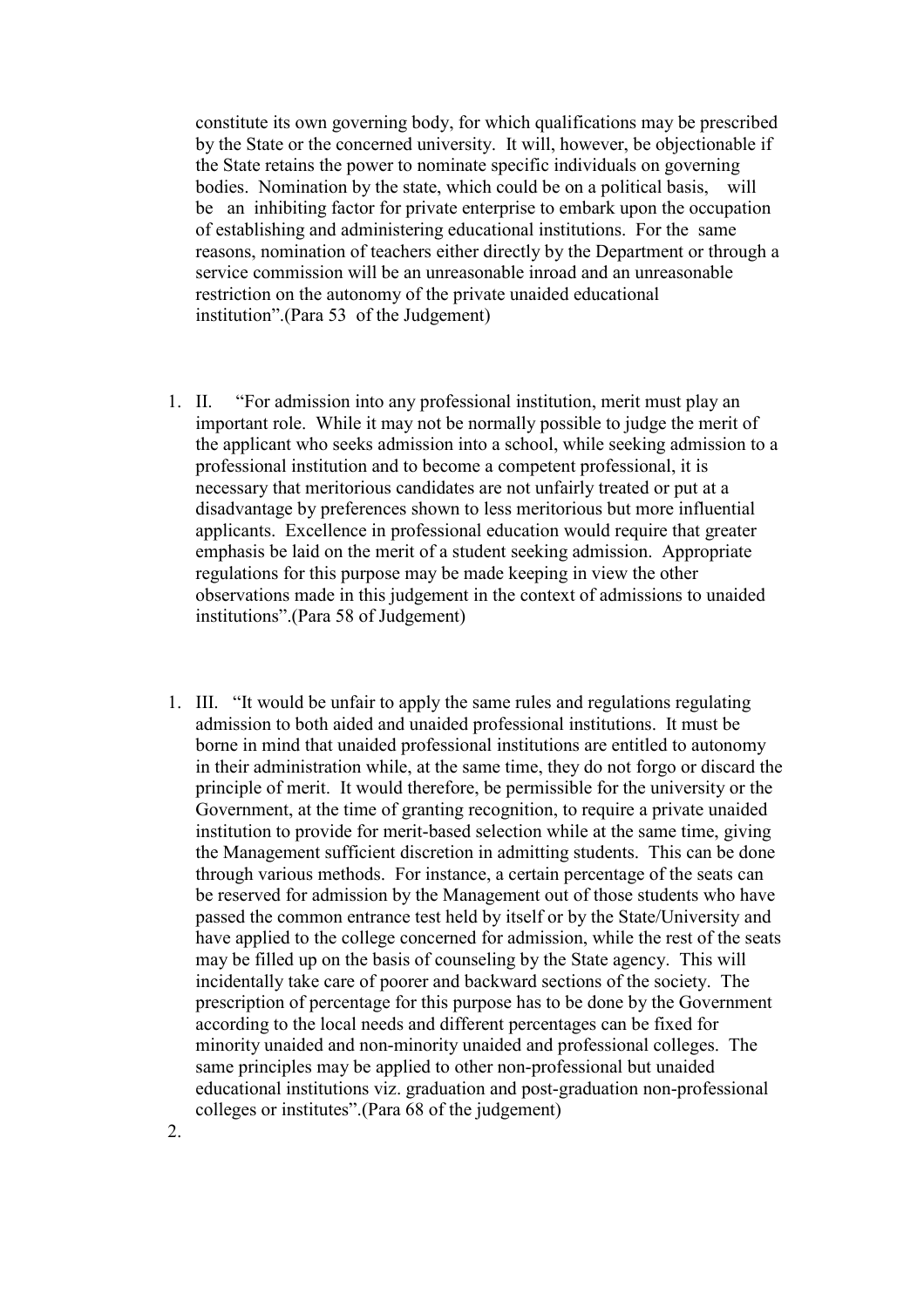2. The Government are conscious of the fact that the law declared by the Supreme Court binds everyone and the Government are bound to follow it. Before taking any firm decision with reference to the implementation of the law laid down by the Supreme Court mentioned in para 1 above, it was thought better to ascertain the views of the managements of the unaided professional colleges. Accordingly, the Government held a meeting with the managements of the unaided professional colleges in the State on 3.2.2003. About 200 managements of the colleges, both minority and non-minority attended the meeting. Among other things, one of the views expressed by them relates to the apportionment of Percentage of seats between the Government and unaided non-minority professional colleges for admission of students. Government also requested them to furnish their views in writing in the prescribed format on this point on or before 6.2.2003. Till 10/2/2003, 90 colleges have sent their views in writing. Out of the above,

- 1. (i) Majority of the managements have said that 50% of the seats may be filled up by the State through Single Window System and the remaining 50% may be earmarked to the managements for filling up of the seats by themselves.
- 1. (ii) Some managements have said that 20 to 25% of the seats may be earmarked to them and the remaining may be filled up by the Government through Single Window System.
- 1. (iii) Some managements have said that 60% of the seats may be earmarked to them and the remaining may be filled up by the Government through Single Window System.
- 1. (iv) Some managements have said that 100% of seats may be filled up through Single Window System, and

(v) Some managements have said that they abide with the scheme to be formulated by the Government

3. The Government examined the views, expressed by the unaided non-minority institutions within the ambit of the law declared by the Apex Court and they have decided to issue necessary executive orders for the implementation of the law declared by the 11 Judges Constitution Bench of the Supreme Court of India in T.M.A. Pai Foundation case. They accordingly direct that,

- 1. (i) Unaided, non-minority professional institutions / colleges be allowed to admit 50% of the seats by themselves by following a transparent and reasonable method of admission, and
- 2.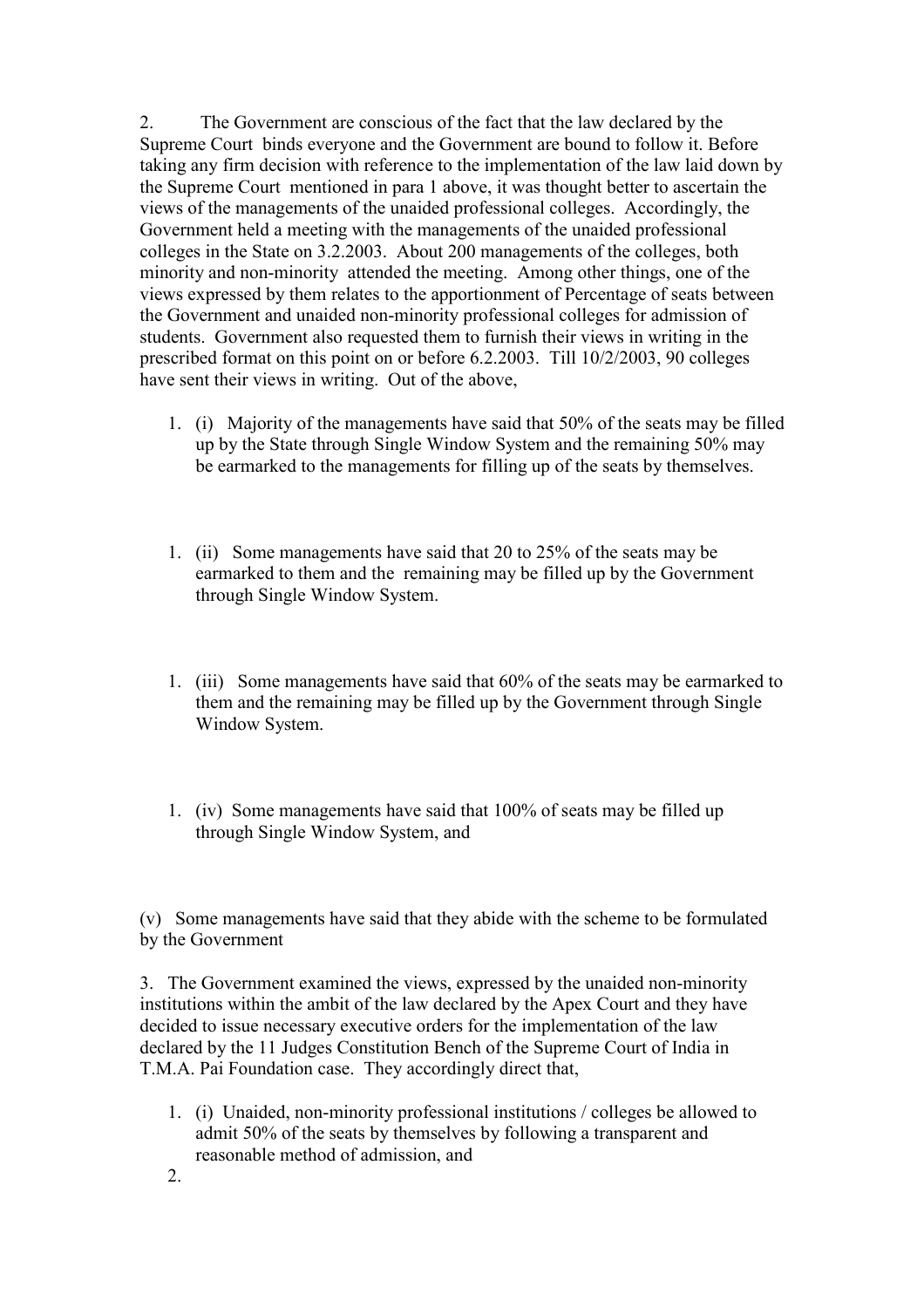3. (ii) the remaining 50% of the seats be filled up by the Government through Single Window System of admission, by following the Rule of reservation of the State Government and other rules/procedures laid down by the Government.

4. The Government however direct that, such of the unaided non-minority institutions who desire to part with more percentage of seats over and above 50% to the Government to be filled up through Single Window System of admission, be permitted to do so. They are requested to communicate their intention in this regard to the agency of the Government who conducts the Single Window System on or before 20.3.2003. A copy of the letter in this regard should also be marked to the Government.

5. The Government further direct that 50% of the seats earmarked to be filled up by the managements in para 3(1) above includes the NRI quota as there would be no more separate percentage of allocation of seats towards this category.

6. The Government further direct that the procedure ordered in paras 3 to 5 above will be applicable to the admission under Lateral Entry Scheme also. As in the previous years, the Director of Technical Education will conduct the admission under Lateral Entry system.

(By order of the Governor)

**V.K.SUBBURAJ,**

# **SECRETARY TO GOVERNMENT.**

To

The Director of Technical Education , Chennai-25

The Registrar, Anna University, Chennai-25

The Director of Medical Education,Chennai-6

The Director of Agriculture, Chennai-6

The Director of Animal Husbandry, Chennai-9

The Registrars of all Universities of Tamil Nadu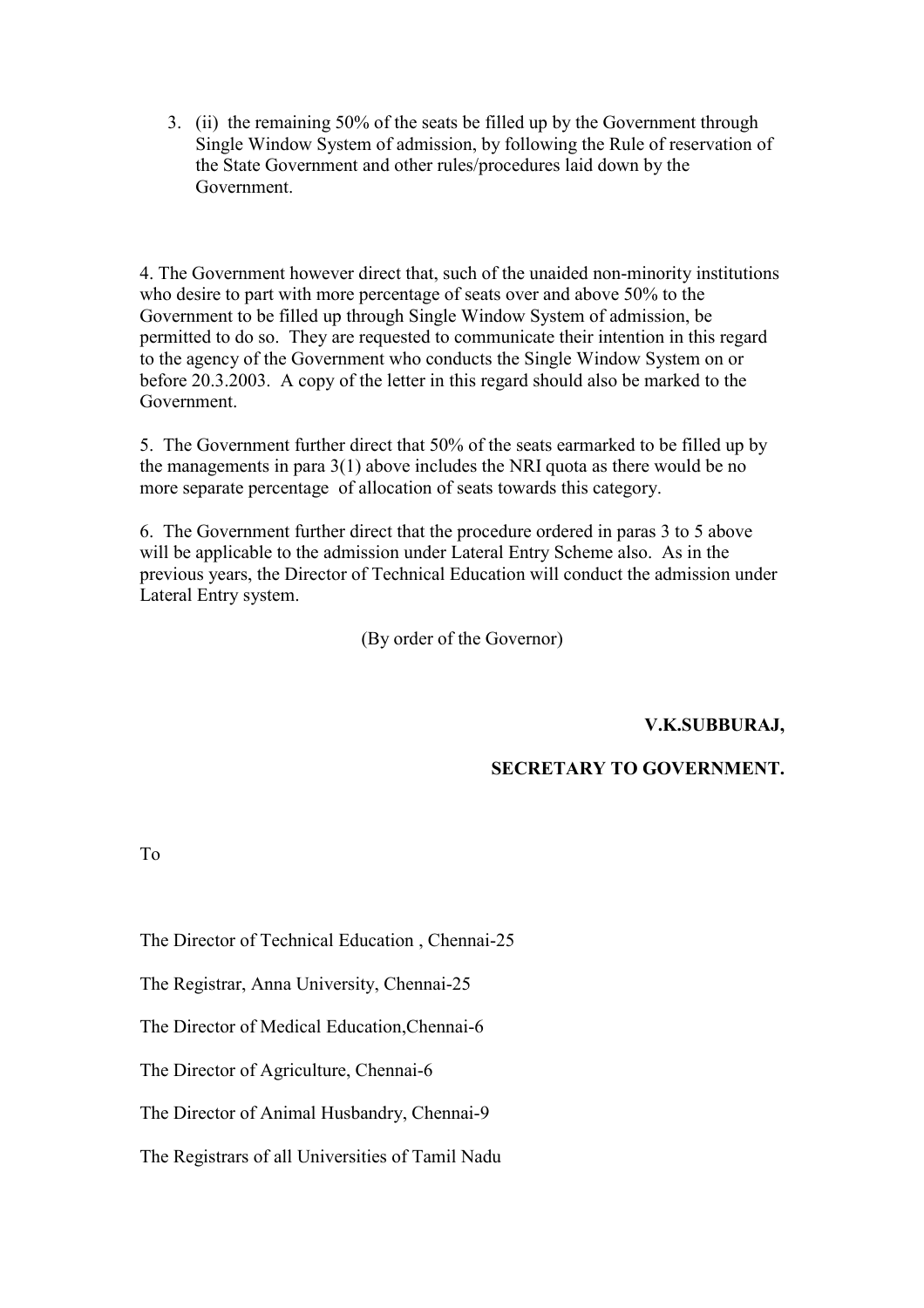The Chairman/Chairperson of all the unaided professional colleges. through ((i)The Director of Technical Education, Chennai.25 (ii)The Director of Medical Educationn. Chennai-6. (iii)The Director of Legal Studies, Chennai (iv)The Director of Agriculture, Chennai

(v) The Director of Animal Husbandry, Chennai.)

#### Copy to

The Registrar General, Supreme Court of India, New Delhi

The Registrar General, High Court of Madras,Chennai-104

The Advocate General of Tamil Nadu, High Court of Madras, Chennai-101

The Special Government Pleader(Education), High Court of Madras, Chennai-104.

The Ministry of Human Resource Development, New Delhi.

The Chairman, All India Council for Technical Education, New Delhi

The Regional Officer, Southern Region, All India Council for Technical Education, Haddows Road, Nungambakkam, Chennai.

The Secretary I to Chief Minister, Chennai-9

The Senior P.A. to Minister(Health and Education),Chennai-9

The Chief Minister's Office, Chennai-9.

The Secretary to Government, Health and Family Welfare Department, Chennai-9.

The Secretary to Government, Law Dept, Chennai-9

The Secretary to Government, Animal Husbandry and Fisheries Department, Chennai-9

The Public(Special A)Department,Chennai-9

The Public(SC)Department, Chennai-9